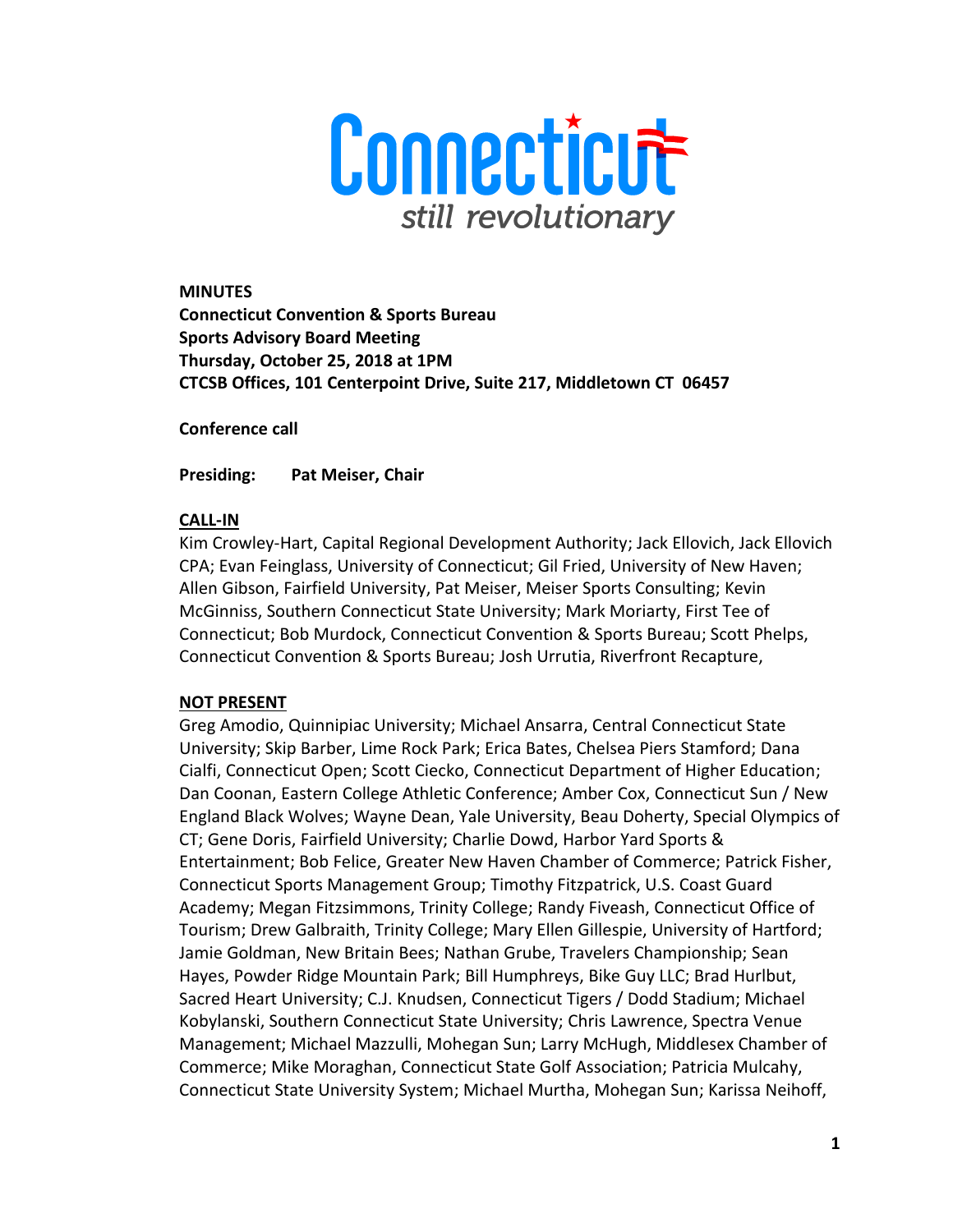Connecticut interscholastic Athletic Conference; Karen O'Connell, Foxwoods Resort Casino; Larry Perosino, Connecticut Boxing Commission; Maura Provencher, Connecticut Conference of Independent Colleges; Sarah Ratchford, Fairfield University; Tim Restall, Hartford Yard Goats; Beth Shluger, Hartford Marathon Foundation; Valerie Stolfi-Collins, Connecticut Recreation and Parks Association; Rob Thompson, University of New Haven; Josh Vanada, Thompson Speedway Motorsports Park; Nancy Wheeler, MetroHartford Alliance; Anne Worcester, Connecticut Open

#### **Introduction and Call to Order:**

Ms. Meiser called the meeting to order at 1:07pm.

#### **Review and Approval of Minutes:**

The minutes of the May 15, 2018 meeting were reviewed and accepted by a unanimous vote.

# **CTCSB Update:**

Mr. Phelps reminded the group that the last time that we met in May, we did not know what the fate of the CTCSB would be in the budget process. Normally, a 6% cut is not a good news story but, in the case of the CTCSB, we are fortunate that we did not receive a deeper cut.

Mr. Phelps recapped the FY18 CTCSB sales report. As compared to FY17, total leads issued and definite room nights were slightly up. Lead room nights were slightly down but still 17% over our contractual goal. The economic impact of events that turned definite in FY18 was significant: \$54.2M in total sales, 17,246 jobs supported resulting in over \$3.1M in Connecticut Sales tax collected.

Mr. Phelps announced that he will be retiring at the end of the calendar year. Mr. Murdock will take on the role of Interim President.

#### **Sports Marketing Report:**

Mr. Murdock reiterated that his role is to sell and market meeting and event venues in order to bring new events to Connecticut and to help grow and retain events that are already here. The goal is to elevate the brand of Connecticut while bringing events which positively impact the economy of the state.

Seven NCAA Championships were secured for Connecticut last year. Work on finalizing the hotel blocks and for convention services for these events is underway for the events in 2019:

• 2019 NCAA DI Men's Basketball First/Second at the XL Center in Hartford, hosted by the University of Connecticut. This tournament has not been in Connecticut in 21 years. The NCAA will be coming to Hartford on December 2-4 for a site visit.